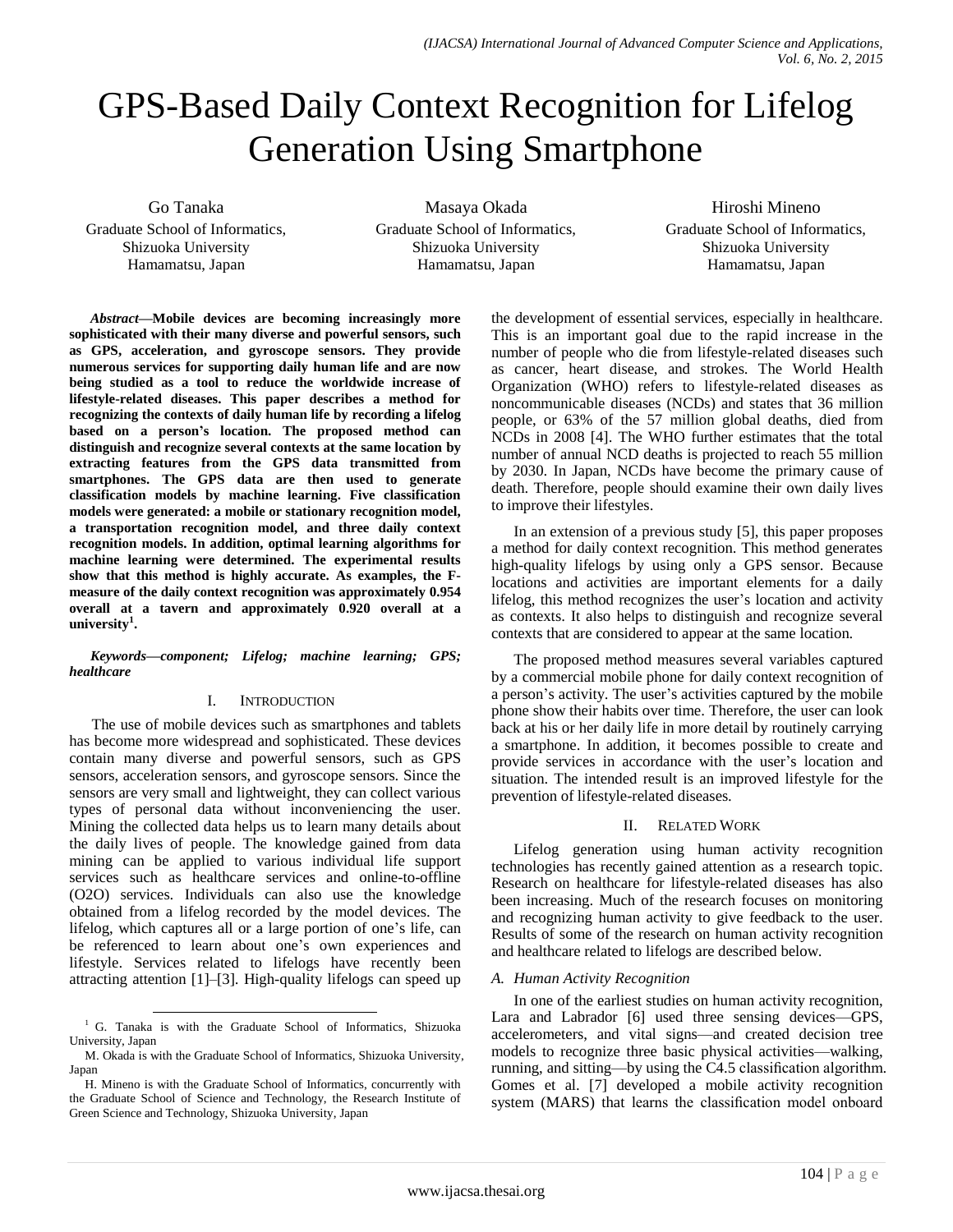the mobile device itself through ubiquitous data stream mining in an incremental manner. Using the naive Bayes classification algorithm along with acceleration data, they created personal models to recognize five physical activities—walking, running, standing still, driving, and climbing stairs. Kwapisz et al. [8] used accelerometers to recognize daily physical activities. They compared three classification algorithms—the J48 decision tree, logistic regression, and the multilayer perceptron—and found that the multilayer perceptron performed the best overall for recognizing six physical activities and actions (walking, jogging, climbing stairs, going down stairs, sitting, and standing). Hattori et al. [9] developed the ALKAN system. ALKAN is a server-client system that gathers a large number of "missions" by using mobile sensor devices with accelerometers. They recognized eight physical activities eating, cycling, riding in a car, sitting, standing, sitting in a train, standing in a train, and walking. For machine learning training, they used four classification algorithms: the recursive partitioning tree, naive Bayes classifier, nearest neighbor classification, and support vector machine (SVM). Many other researchers have also used machine learning for human activity recognition, and some of them have used accelerometer data [10]–[18].

All of the above studies recognize only basic human physical activities or attitudes; none recognize the purpose for an activity in a person's daily life. Therefore, these methods do not obtain the information for generating lifelogs, and users cannot look back at the contexts of their daily lives to improve their lifestyles. Furthermore, some problems must be considered when using acceleration sensors. First, the accuracy of the recognition when using acceleration sensors depends on the mounting position of the sensor device. The mounting position of wearable sensors is especially important when the user's mobile phone contains an accelerometer. Second, it is impossible to gather accurate acceleration sensing data when the user is actively using his or her phone, because too much noise is generated while touching the smartphone.

The method presented in this paper is a novel method that can gather accurate sensing data regardless of the wearable position and operation, and can accurately recognize specific contexts of daily life.

# *B. Healthcare*

In the healthcare research field, many participants use wearable sensor devices or smartphones with acceleration sensors, GPS, and so on, for monitoring and managing the user's lifestyle and personal medical information [19]–[29]. Suzuki et al. [19] proposed improving lifestyles from the perspective of a user's meal choice. They analyzed the user's situation, biological information, and lifestyle (e.g., budget, workload, and spare time) and then provided advice on purchasing appropriate foods. Yan et al. [20] used body sensors for monitoring the movement of elderly people. They proposed a mixed positioning algorithm to determine the location of an elderly person to determine that person's activities and to make decisions about his/her health status. Khan et al. [21] used an accelerometer in a smartphone to recognize a person's daily physical activities in order to suggest minor behavioral modifications to increase the energy expenditure in one's daily routine.

Although most of the above studies use a wearable device, the focus is almost entirely on treating diseases and health problems, and there is little focus on actually preventing them. According to the WHO, the highest probability of dying from an NCD is between the ages of 30 and 70 in many locations around the globe, and the accrual of improper lifestyles from a young age can be thought of as one of the reasons for a later NCD; that is, by the time a person is old, it may be too late. Therefore, it is necessary for people to monitor and improve their own daily lifestyles from a young age to prevent later lifestyle-related diseases.

## III. DAILY CONTEXT RECOGNITION

The method proposed in this paper has the following requirements:

*1) Recognizing not only basic physical activities but also specific contexts related to daily life.*

*2) Gathering accurate data regardless of the wearable position and operation of the sensor device.*

*3) Reducing the installation cost so that young people can use it.*

*4) Preventing lifestyle-related diseases by improving the user's lifestyle.*

The proposed method estimates the user's location and his or her contexts at any given moment. For example, several contexts can occur at one given location, such as a shopping mall. This method can distinguish between shopping, eating a meal, and seeing a movie at the shopping mall. Daily activities (with the exception of home activities, which were the focus of a previous paper [30]) are estimated in this paper.

The contexts for lifelog generation are estimated by data mining using sensor data. This paper uses a GPS sensor in a smartphone because such sensor data do not depend on the user's position or operation. Moreover, because individual differences rarely appear, it is possible to generate a generic model. The user needs only a smartphone, and so the installation cost is low. All of this is intended to generate lifelogs for the prevention of lifestyle-related diseases.

Figure 1 shows a flowchart for recognizing daily contexts. Most recognition processors use machine learning. The Weka [31] data mining software was used for the machine learning in this work. Details of the proposed method are described in the following.

# *A. Feature Extraction*

The feature extraction processor extracts five features for machine learning: speed, variance, weather, time zone, and day of the week. First, the GPS obtains the latitude, longitude, and time. The speed is calculated on the basis of the distance between two location points, which are determined by latitude (*lat*) and longitude (*lon*) values, and then this value is divided by the difference between the times of data collection. The variance of location is calculated in (1). In this paper, the number of longitudinal data *n* is 5.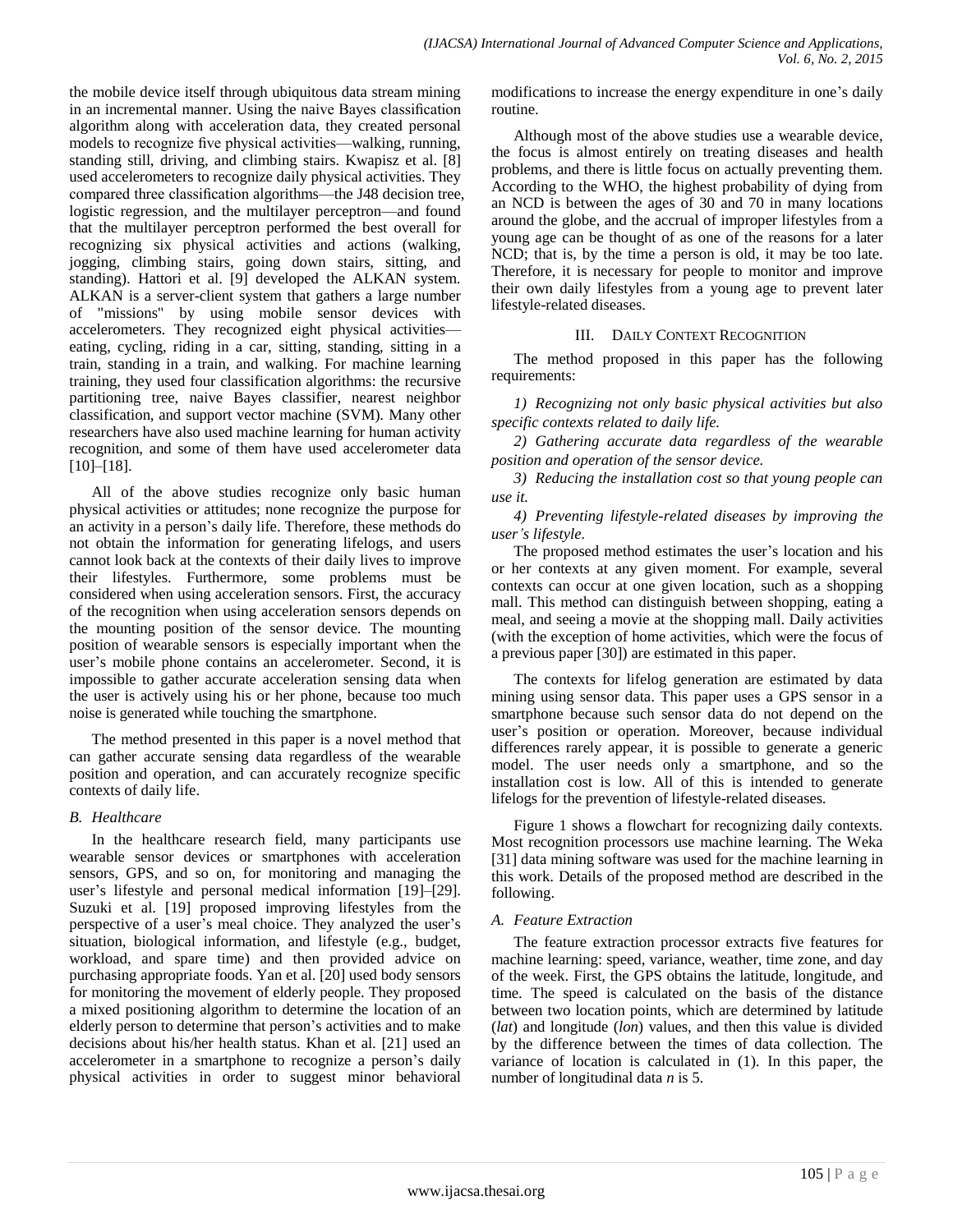

Fig. 1. Flowchart of user's daily context recognition using only a GPS sensor

$$
\sqrt{\left\{\frac{1}{n}\sum_{i=1}^{n}\left(\overline{lat}-lat_{i}\right)^{2}\right\}^{2}+\left\{\frac{1}{n}\sum_{i=1}^{n}\left(\overline{lon}-lon_{i}\right)^{2}\right\}^{2}}
$$
(1)

Weather is obtained from a Meteorological Agency site according to the given time. The time zone is defined as late\_night (0:00 to 2:00), early\_morning (2:00 to 6:00), forenoon (6:00 to 10:00), noon (10:00 to 14:00), afternoon (14:00 to 18:00), night (18:00 to 22:00), and late\_night (22:00 to 24:00).

#### *B. Mobile or Stationary Recognition*

The next step is to recognize whether a user is mobile or stationary in order to recognize their location. The mobile or stationary condition needs to be simply and very accurately recognized because this process is the first step in recognizing daily contexts. Machine learning is used for recognizing whether the user is mobile or stationary. The explanatory variables for machine learning are the speed and the variance of the location. The user is considered to be mobile if the speed or the variance is greater, and vice versa.

#### *C. Location Recognition*

This processor recognizes a stationary location by recognizing whether the person is mobile. By registering the information of locations in a database well in advance, it is possible to easily estimate the user's location when they are stationary at a registered position. If the user is stationary at an unregistered position, it is possible to obtain information from nearby facilities by a place search API (a service that returns information about places by HTTP requests).

#### *D. Form of Transportation Recognition*

This processor recognizes the type of transportation when the person is mobile. The form of transportation is used to determine the number of non-exercise activity thermogenesis (NEAT) calories and is one of the explanatory variables in machine learning. Since NEAT includes all daily life activities, it is possible to prevent lifestyle-related diseases by promoting non-exercise daily activities. The type of transportation used is an explanatory variable because people change the form of transportation on the basis of the purpose and situation at their given location. By also using speed, location variance, and the weather as explanatory variables, it is possible to recognize five forms of transportation: on foot (Walk), riding a scooter (Scooter), driving in a car (Car), taking a train (Train), and taking the Shinkansen (Shinkansen).

#### *E. Data Filtering*

The GPS data collected by a smartphone are filtered to improve the level of accuracy for recognizing daily contexts. The positioning error is significantly worse indoors with the GPS sensor. Therefore, a lot of generated noise must be removed by filtering. However, since general filtering methods such as the moving average filter and the low-pass filter are used for smoothing longitudinal data, they cannot respond to rapid and large changes in a user's position (e.g., transition from a stopped state while on the Shinkansen). Therefore, this processor removes the noise data by using accuracy values obtained from the GPS sensor of a general OS-based mobile phone. The level of accuracy is given in meters as the error range of the distance. The accuracy is defined as a 68% confidence radius. By appropriately setting a threshold for the accuracy values, it is possible to improve the recognition accuracy by removing the noise.

#### *F. Daily Context Recognition*

Finally, this paper recognizes the contexts for the stationary location related to a person's daily life. It is possible to recognize not only basic human physical activities but also a user's location (i.e., daily location) and context (i.e., what the user is doing there) by generating context recognition models. It is possible to determine a person's poor lifestyle habits, improve them, and help to prevent lifestyle-related diseases by recognizing the contexts that account for most of his or her daily life at a specific location. The location where the contexts have been recognized—e.g., a restaurant, university, convenience store, or shopping mall—is registered in the database, and after that, the same model can be used when the user visits a similar location for the first time.

#### IV. EXPERIMENT

This section describes our initial experiments to evaluate the proposed method for recognizing daily human contexts. As mentioned above, because users need to improve their lifestyles from a young age, experiments were conducted based on the daily activities of students. Figure 2 shows the daily activity model of an example student.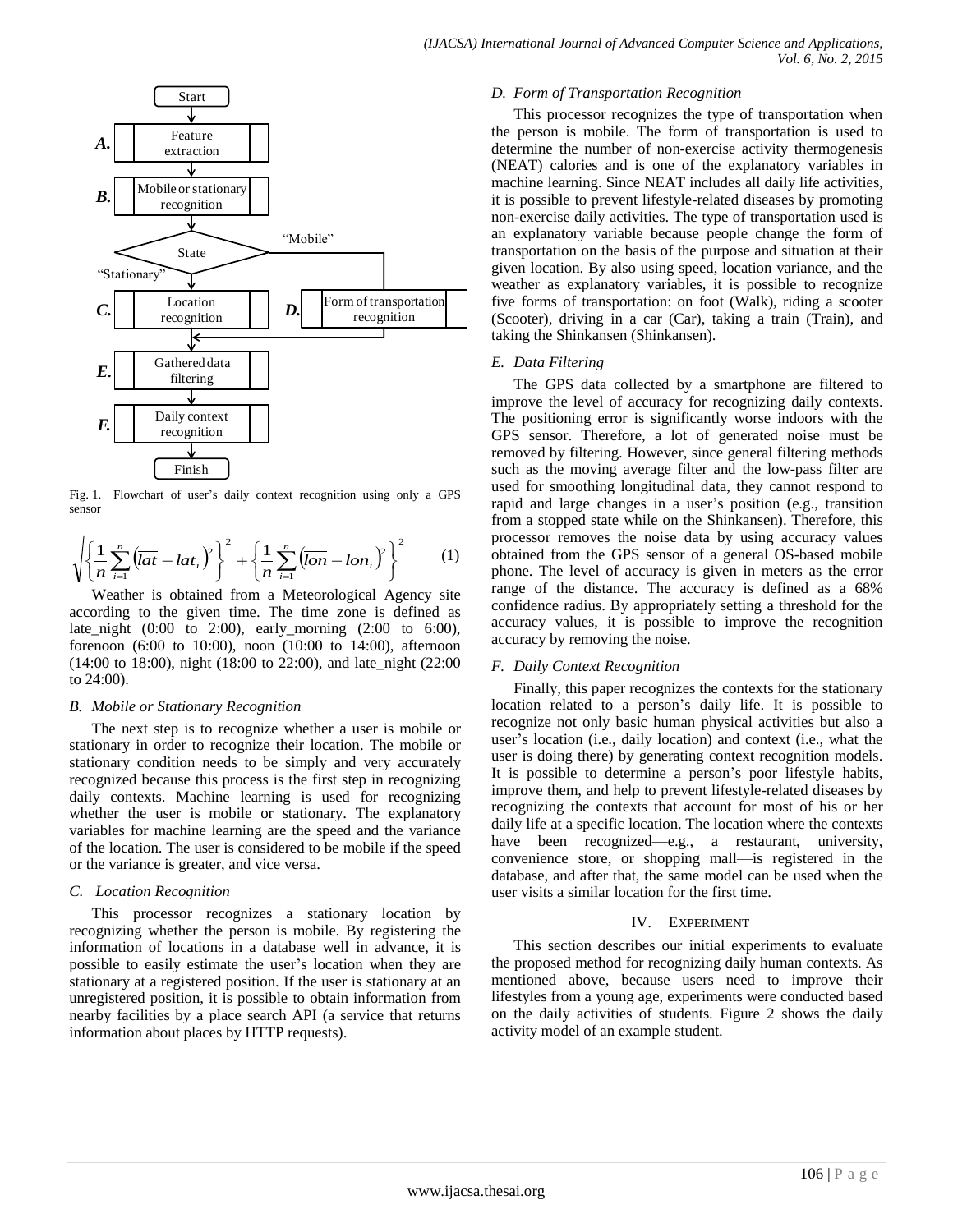

Fig. 2. Daily activity model of a student. Model is divided into four layers referring to different levels of abstraction

The activities of all participants are divided into mobile and stationary. Students walk, ride a scooter, drive a car, board a train, board the Shinkansen, and so on as primary mobile activities while their home, school, etc. are the primary places of stationary activities. Contexts such as meetings, lectures, research, meals, shopping, exercise, and part-time jobs occur at the stationary places. In addition to these activities and contexts, actions such as sitting and standing are recorded at all times. It is clear that people who walk on a regular basis are healthier than people who get into a car or ride a scooter. It is also possible to call attention to people who eat meals at irregular times or who do not eat at all. Moreover, the effect on lifestylerelated diseases depends on the user's context, even when people are stationary at the same location. For example, a student's expenditure of calories increases by working a parttime job at a restaurant, but the calorie intake increases when they eat a meal there. Therefore, it is necessary to distinguish between and recognize the contexts that indicate a difference in calorie consumption. The lifelog generated by recognizing the contexts based on this model could improve the lifestyles of students.

We investigated three details in the experiments: recognition accuracy, validity of the explanatory variables for machine learning, and the optimal machine learning algorithm. The recognition accuracy is evaluated by F-measure  $F_I$ , as

$$
F_1 = \frac{2 \times recall \times precision}{recall + precision}
$$
. (2)

*F<sup>1</sup>* is a performance measure widely adopted in the fields of pattern recognition and information retrieval. It is the harmonic

means of both recall and precision. Various combinations of explanatory variables were compared in experiments to confirm their validity. Random forest, J48 based on C4.5, SVM, neural network, and Bayesian network algorithms were compared to determine the optimal algorithm for machine learning. Default WEKA functions were employed to ensure a ten-fold cross validation in all experiments. The purpose of machine learning was classification, so we used support vector classification (SVC). Parameters such as cost and gamma were tuned by using a grid search because SVM is an algorithm that considers parameter tuning as the most important operation. The radial basis function (RBF) was used as the kernel function.

## *A. Experimental Results*

The accuracy of mobile or stationary recognition, the form of transportation recognition, and the daily context recognition were evaluated in the initial experiments. The recognized contexts were the locations at a tavern and at a university, both of which are places assumed to be frequented by students in their daily lives.

#### *1) Mobile or stationary recognition*

GPS data from five participants were collected for two weeks. Figure 3 shows the accuracies of mobile or stationary recognition by using the random forest algorithm. In the figure, the Gini is defined as the "inequity" of a society's distribution of income, or a measure of "node impurity" in a tree-based classification. TABLE I lists the correctness of the models generated by the five learning algorithms and the accuracies when using the test data.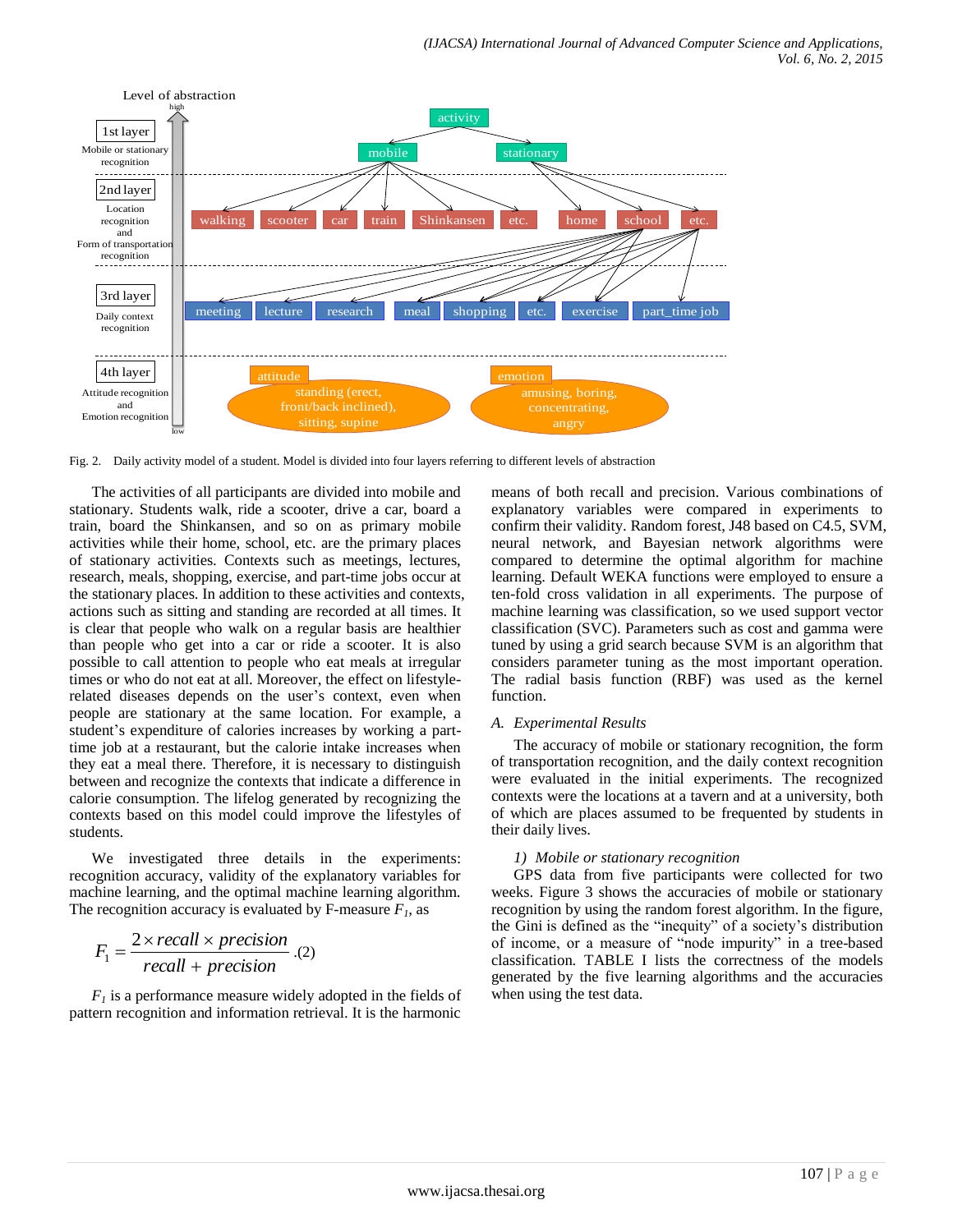

**Mobile or stationary recognition**

Fig. 3. Accuracies of mobile or stationary recognition by using random forest algorithm for combinations of explanatory variables, and the mean decrease Gini of explanatory variables. Highest values are in bold and underlined

TABLE I. MODEL CORRECTNESS AND ACCURACIES OF TEST DATA FOR MOBILE OR STATIONARY RECOGNITION

| Model/<br>Test | <b>Random</b><br><b>Forest</b> | <b>J48</b> | <b>SVM</b> | <b>Neural</b><br><b>Network</b> | <b>Bavesian</b><br><b>Network</b> |
|----------------|--------------------------------|------------|------------|---------------------------------|-----------------------------------|
| Stationary     | 0.912/                         | 0.898/     | 0.890 /    | 0.889/                          | 0.921/                            |
|                | 0.926                          | 0.898      | 0.892      | 0.889                           | 0.925                             |
|                | 0.912/                         | 0.883/     | 0.879/     | 0.879/                          | 0.921/                            |
| Mobile         | 0.924                          | 0.883      | 0.883      | 0.885                           | 0.923                             |
| Overall        | 0.912/                         | 0.891/     | 0.884/     | 0.884/                          | 0.921/                            |
|                | 0.925                          | 0.891      | 0.888      | 0.887                           | 0.924                             |

Three cases were compared in the experiments: using only the location variance, using only the speed, and using both variables as explanatory variables. As shown in Figure 3, using both variables achieves the highest level of accuracy. It is also clear that the importance of both variables is significantly higher when looking at the mean decrease Gini values. A higher decrease in Gini implies that a particular predictor variable plays a greater role in partitioning the data into the defined classes. TABLE I lists the model correctness generated from a training data set of 2,000 (stationary: 1,000, mobile: 1,000) and the evaluation results when using the training data set and the test data set of 1,000 (stationary: 500, mobile: 500). As shown in this table, all cases achieve high levels of accuracy above 0.880 (F-measure). The random forest algorithm achieves the highest level of accuracy in both activities. An incorrect classification occurs when GPS data with large positioning errors from an indoor location are used in the learning and the data are recognized as "stationary" even if the speed or variance values are large.

# *2) Form of transportation recognition*

The same GPS data collected from the same five participants for two weeks were used in this evaluation. Figure 4 shows the accuracies of the form of transportation recognition using the random forest algorithm. TABLE II lists the correctness of the models generated by the five learning algorithms and the accuracies when using the test data.



Fig. 4. Differences in accuracies of form of transportation recognition by using random forest algorithm for combinations of explanatory variables, and the mean decrease Gini of explanatory variables

TABLE II. MODEL CORRECTNESS AND ACCURACIES OF TEST DATA FOR FORM OF TRANSPORTATION RECOGNITION

| Model/<br><b>Test</b> | <b>Random</b><br>Forest | <b>J48</b> | <b>SVM</b>                         | <b>Neural</b><br><b>Network</b> | <b>Bayesian</b><br><b>Network</b> |
|-----------------------|-------------------------|------------|------------------------------------|---------------------------------|-----------------------------------|
| Walk                  | 0.969/                  | 0.959/     | 0.962/                             | 0.917/                          | 0.973/                            |
|                       | 0.946                   | 0.951      | 0.951                              | 0.959                           | 0.953                             |
| Scooter               | 0.839/                  | 0.745/     | 0.657/                             | 0.683/                          | 0.797/                            |
|                       | 0.861                   | 0.750      | 0.744                              | 0.707                           | 0.816                             |
| Car                   | 0.808/                  | 0.694/     | 0.598/                             | 0.559/                          | 0.653/                            |
|                       | 0.828                   | 0.698      | 0.686<br>0.779/<br>0.700<br>0.779/ | 0.638                           | 0.622                             |
| Train                 | 0.918/                  | 0.881/     |                                    | 0.833/                          | 0.822/                            |
|                       | 0.901                   | 0.855      |                                    | 0.754                           | 0.757                             |
| Shinkansen            | 0.915/                  | 0.919/     |                                    | 0.858/                          | 0.877/                            |
|                       | 0.929                   | 0.893      | 0.813                              | 0.863                           | 0.863                             |
| Overall               | 0.890/                  | 0.840/     | 0.759/                             | 0.770/                          | 0.824/                            |
|                       | 0.893                   | 0.829      | 0.779                              | 0.784                           | 0.802                             |

Comparative experiments were performed in cases similar to the experiment for mobile or stationary recognition. However, weather was added to the explanatory variables in all cases because it could affect the user's behavior. As shown in Figure 4, the use of all variables ensures the highest level of accuracy. The mean decrease Gini values show that speed was the most important element for the form of transportation recognition. TABLE II lists the model correctness generated from a training data set of 750 (150 pieces of data per context) and the evaluation results when using the training data set and a test data set of 375 (75 pieces of data per context). As shown in this table, almost all cases are highly accurate, indicating that it is possible to achieve high levels of accuracy in all activities by using the random forest algorithm. The random forest algorithm achieves higher levels of accuracy than the other algorithms for Scooter, Car, and Train because it can generate a strong classifier by group learning of the decision trees. The reason for the lower levels of accuracy for Scooter and Car is assumed to be the frequent changes in car speed stemming from various traffic conditions, such as signal changes and pedestrians, and thus the car speed is often equal to the scooter speed. Therefore, Car is erroneously recognized as Scooter.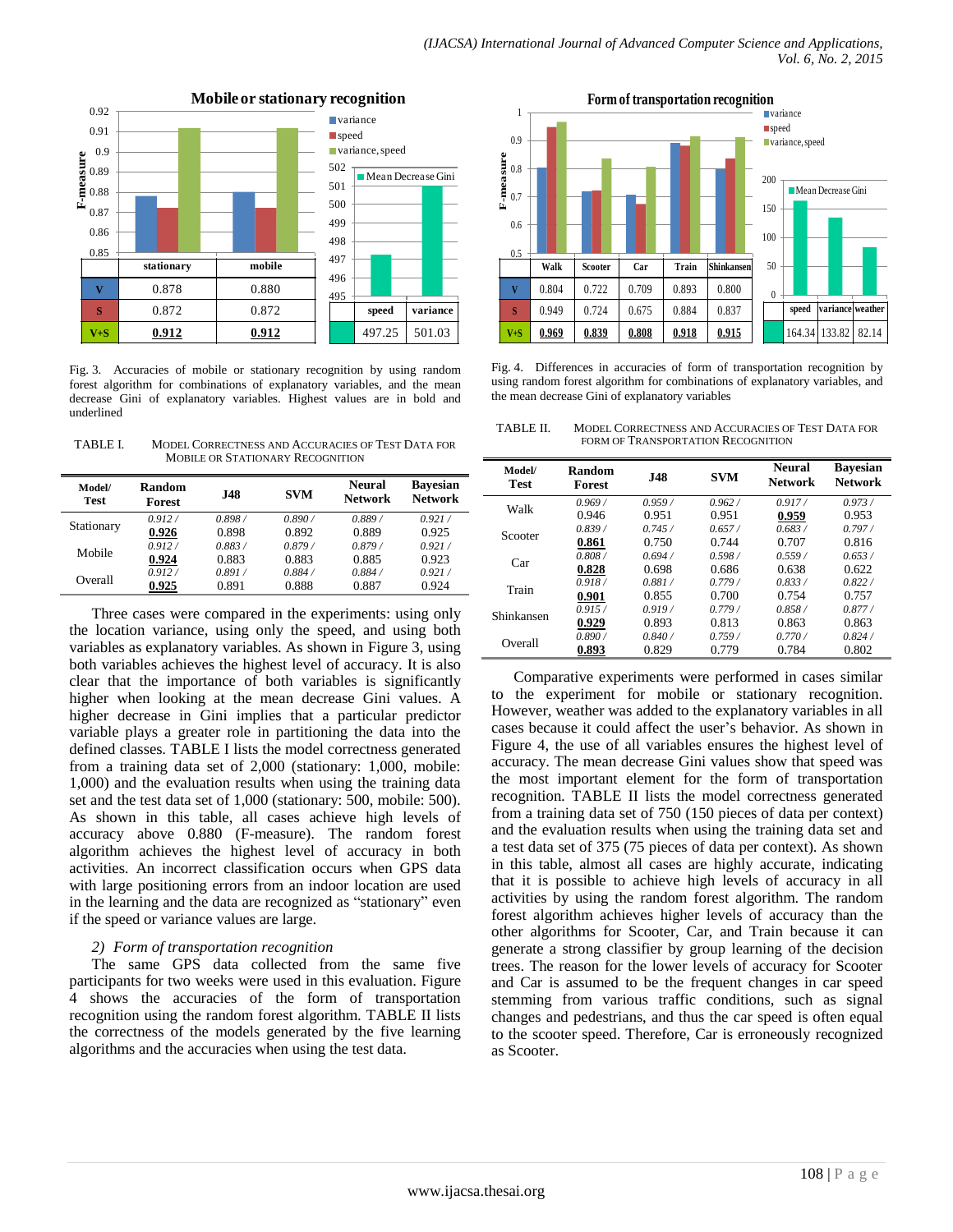#### *3) Daily context recognition at a tavern*

GPS data were collected for one participant (one of the authors) for one month. Figure 5 shows the accuracies of the daily context recognition at a tavern by using the J48 algorithm. TABLE III lists the model correctness generated by all five learning algorithms.



Fig. 5. Differences in accuracies of daily context recognition at a tavern by using J48 algorithm for combinations of explanatory variables, and the decision tree

TABLE III. MODEL CORRECTNESS FOR DAILY CONTEXT RECOGNITION AT **TAVERN** 

| Model            | Random<br><b>Forest</b> | <b>J48</b> | <b>SVM</b> | <b>Neural</b><br><b>Network</b> | <b>Bavesian</b><br><b>Network</b> |
|------------------|-------------------------|------------|------------|---------------------------------|-----------------------------------|
| Meal             | 0.667                   | 0.857      | 0.600      | 0.923                           | 0.923                             |
| Part-time<br>job | 0.952                   | 0.947      | 0.952      | 1.000                           | 0.947                             |
| Drop by          | 0.545                   | 0.727      | 0.769      | 0.909                           | 0.833                             |
| Overall          | 0.763                   | 0.863      | 0.806      | 0.954                           | 0.910                             |

Comparative experiments were performed for two cases. One case included the start time, finish time, day of the week and weather as the explanatory variables. The second case added the form of transportation to (from) the stationary place. We confirmed in this experiment that the form of transportation is also effective as an explanatory variable. As indicated in Figure 5, it is possible to improve the levels of accuracy for "meal" and "drop by" by approximately two times and 0.23, respectively. As shown in the decision tree, for the contexts classified as "part-time job" or any of the others at the start time, the form of transportation to the stationary place is used for the classification. This variable achieves higher levels of contextual accuracy for the "meal" and "drop by" variables. This could mean that many young people rarely drive a car or ride a scooter when they are going to have a meal at a tavern because the probability of drinking alcohol there is higher. TABLE III lists the correctness of the model generated from a training data set of 22 (meal: 6, part-time job: 10, drop by: 6). As specified in this table, although the recognition accuracy of "part-time job" is high for all of the algorithms, the overall accuracy of the random forest algorithm is the lowest, unlike in the previous evaluations. We presume that the benefits of group learning are not applicable because the training data set is too small. However, even though the training data set was small, the neural network algorithm achieved high levels of accuracy.

#### *4) Daily context recognition at a university*

GPS data were collected for one subject (one of the authors) for two months. Figure 6 shows the accuracies of the daily context recognition at a university by using the random forest algorithm. TABLE IV lists the correctness of the models generated by the five learning algorithms and the accuracies for the test data.



Fig. 6. Differences in accuracies of daily context recognition at a university by using random forest algorithm for combinations of explanatory variables, and the mean decrease Gini of explanatory variables

| TABLE IV. | MODEL CORRECTNESS AND ACCURACIES OF TEST DATA FOR |
|-----------|---------------------------------------------------|
|           | <b>DAILY CONTEXT RECOGNITION AT UNIVERSITY</b>    |

| Model /<br><b>Test</b> | Random<br>Forest | J48    | <b>SVM</b> | <b>Neural</b><br><b>Network</b> | <b>Bavesian</b><br><b>Network</b> |
|------------------------|------------------|--------|------------|---------------------------------|-----------------------------------|
| Research               | 0.875/           | 0.831/ | 0.665/     | 0.473/                          | 0.666/                            |
|                        | 0.912            | 0.861  | 0.845      | 0.639                           | 0.763                             |
|                        | 0.948/           | 0.921/ | 0.874/     | 0.867/                          | 0.842/                            |
| Lecture                | 0.967            | 0.961  | 0.944      | 0.898                           | 0.872                             |
| Meal                   | 0.861/           | 0.832/ | 0.762/     | 0.741/                          | 0.800 /                           |
|                        | 0.913            | 0.830  | 0.887      | 0.773                           | 0.815                             |
|                        | 0.848/           | 0.823/ | 0.729/     | 0.679/                          | 0.822/                            |
| Shopping               | 0.887            | 0.843  | 0.834      | 0.831                           | 0.845                             |
| Overall                | 0.883/           | 0.852/ | 0.757/     | 0.690/                          | 0.782/                            |
|                        | 0.920            | 0.874  | 0.878      | 0.785                           | 0.824                             |

Comparative experiments were conducted for three specific cases. Case (i) used the latitude, longitude, speed, and variance as explanatory variables. Case (ii) used the time zone, day of the week, speed, and variance. Case (iii) used all the variables. Case (iii) achieved the highest levels of accuracy. The most effective variables are latitude and longitude and the next most effective variables are time zone and day of the week. This means that the contexts at the university were determined by the time and location because many periodic activities took place there. TABLE IV lists the correctness of the model generated from a training data set of 600 (150 pieces of data per variable) and the evaluation results when using the training data set and a test data set of 300 (65 pieces of data per variable). As shown in this table, the random forest algorithm achieves the highest levels of accuracy—above approximately 0.900—for all contexts at the university except for "shopping", which was less than 0.900. We assume the reason for this is that "shopping" is an irregular context based on time and the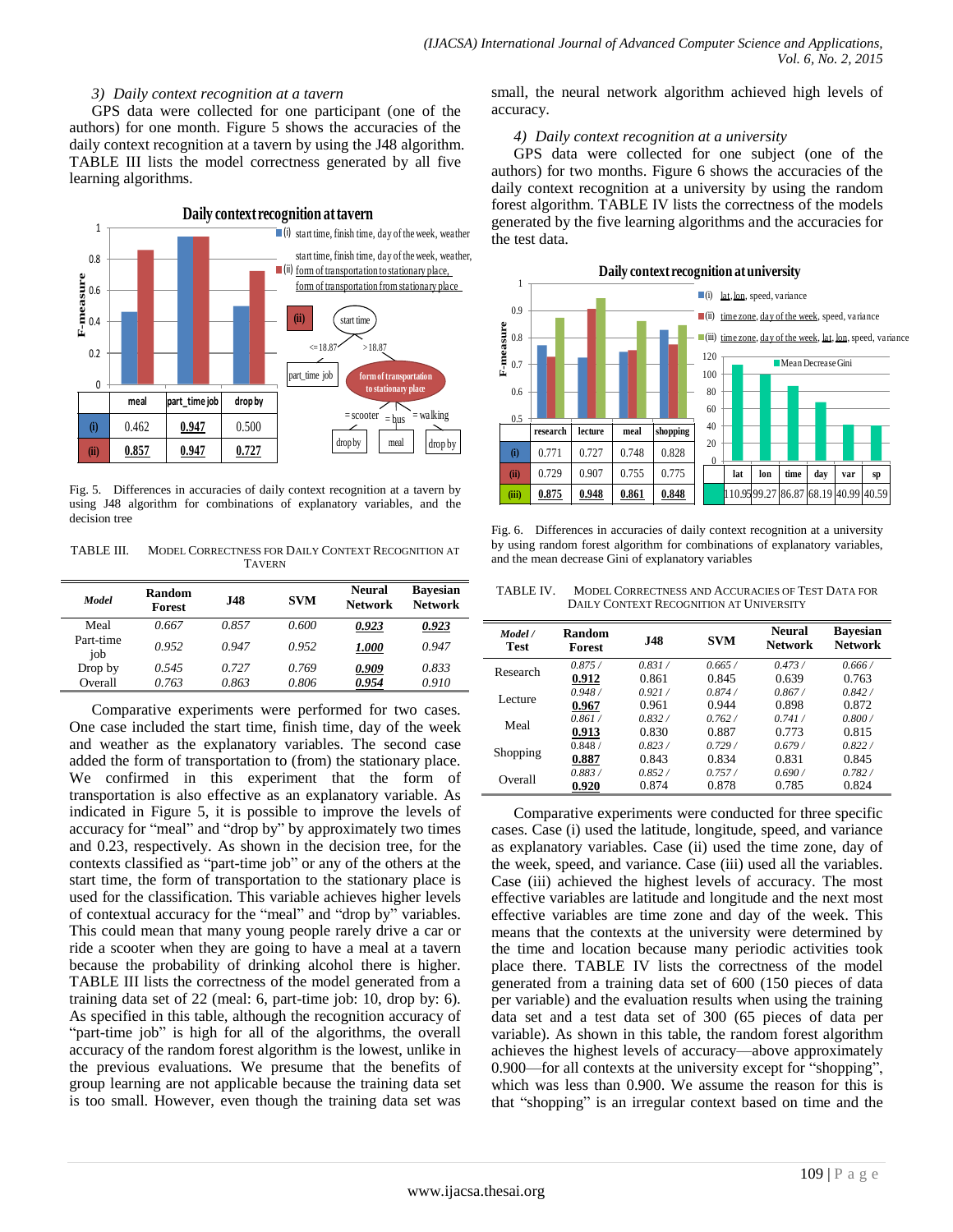fact that the store was located on the second floor of the same building as the cafeteria ("meal"). It is possible to improve the accuracy by using altitude values that the GPS sensor can obtain as an explanatory variable.

#### *B. Effect of Filtering*

A threshold-based filtering method was used. The GPS sensor in a mobile phone can obtain values of accuracy as an error range. It is necessary to remove the data with large positioning errors because the GPS sensor measures a lot of noise when the sensor is indoors. The noise data were removed to obtain the information discussed in this paper by using the accuracy values of the mobile phone. The purpose in this experiment was to determine a suitable threshold. Figure 7 shows the experimental results.



Fig. 7. F-measure when removing data by changing allowable range of accuracy

This experiment used a data set of 400 (research: 100, meeting: 100, meal: 100, shopping: 100) at the university as an original data set. The original data set contained data with a maximum accuracy of 2,373 (m) and a minimum accuracy of 7 (m). The average level of accuracy was 116.92 (m) from all the data. This result was determined on the basis of ten runs using the random forest algorithm. As shown in Figure 7, when removing the data in which the level of accuracy was higher than 200, the context recognition achieved the highest level of accuracy (0.805 overall). At this time, the number of data pieces was 385 (15 pieces were removed). When the number of data pieces was less than 323, the recognition accuracy also began to decrease, as shown in the results for the allowable accuracy range up to 130. The level of accuracy does not improve unless a certain minimum number of data pieces are used while removing any noise. In other words, by setting 200 as the threshold, recognition is possible with a high level of accuracy.

## *C. Indoor Localization Technology*

It is possible to improve the accuracy of daily context recognition by using indoor localization technology. Thus far, other research has proposed indoor localization technologies using Wi-Fi, Japan's Indoor Messaging System (IMES), Dead Reckoning, and others [32]–[36]. Indoor localization is one of the most important elements for daily context recognition. If indoor localization technologies are added to the proposed method, it is possible to recognize more specific contexts for lifelog generations.

For indoor localization in this study, motion sensors were installed in a grid pattern on the ceiling of the authors' laboratory. An experiment was performed to recognize the contexts in the laboratory by using the motion sensor data. Figure 8 shows the experimental results and environment.



Fig. 8. Results of context recognition in laboratory by using motion sensor data in the experimental environment

Twenty-four motion sensors were installed on the ceiling of the laboratory. Six of them were installed in the meeting/seminar room and the others were installed in the student room. All the motion sensors transmitted sensing data to the gateway by detecting people movement once per minute. The experiment was performed with two participants. Participant A had the following data: 168 "research", 166 "meeting", and 118 "seminar". Participant B had the following data: 341 "research", 104 "meeting", and 20 "seminar". For both participants, the recognition accuracies were above 0.765, and almost all the contexts had a high level of accuracy above 0.900. It is judged that the motion detection from the motion sensors showed regularity. The motion sensor just above the desk of the participants detected many movements when the participants were studying in their seats. The motion sensors installed in the meeting/seminar room detected many movement while the motion sensors installed just above the desk did not detect many movements during a group meeting in the meeting/seminar room. Moreover, when everyone was attending a seminar, the motion sensors installed in the meeting/seminar room detected many movements, and, as expected, the motion sensors installed in the student room hardly detected any movement.

## *D. Healthcare Service*

The management of daily calorie consumption is considered a healthcare service in this paper. Metabolic equivalents (METS) are used to compute the energy consumed during each daily activity. METS is defined as the ratio of a person's working metabolic rate relative to the resting metabolic rate. A person's calorie consumption can be easily calculated by using the METS value as follows:

# $EE(kcal) = 1.05 \times METS \times Duration(hour) \times Weight(kg)$ . (3)

Standard tables provide the METS values for a wide range of exercises and activities. TABLE V itemizes some examples of METS values.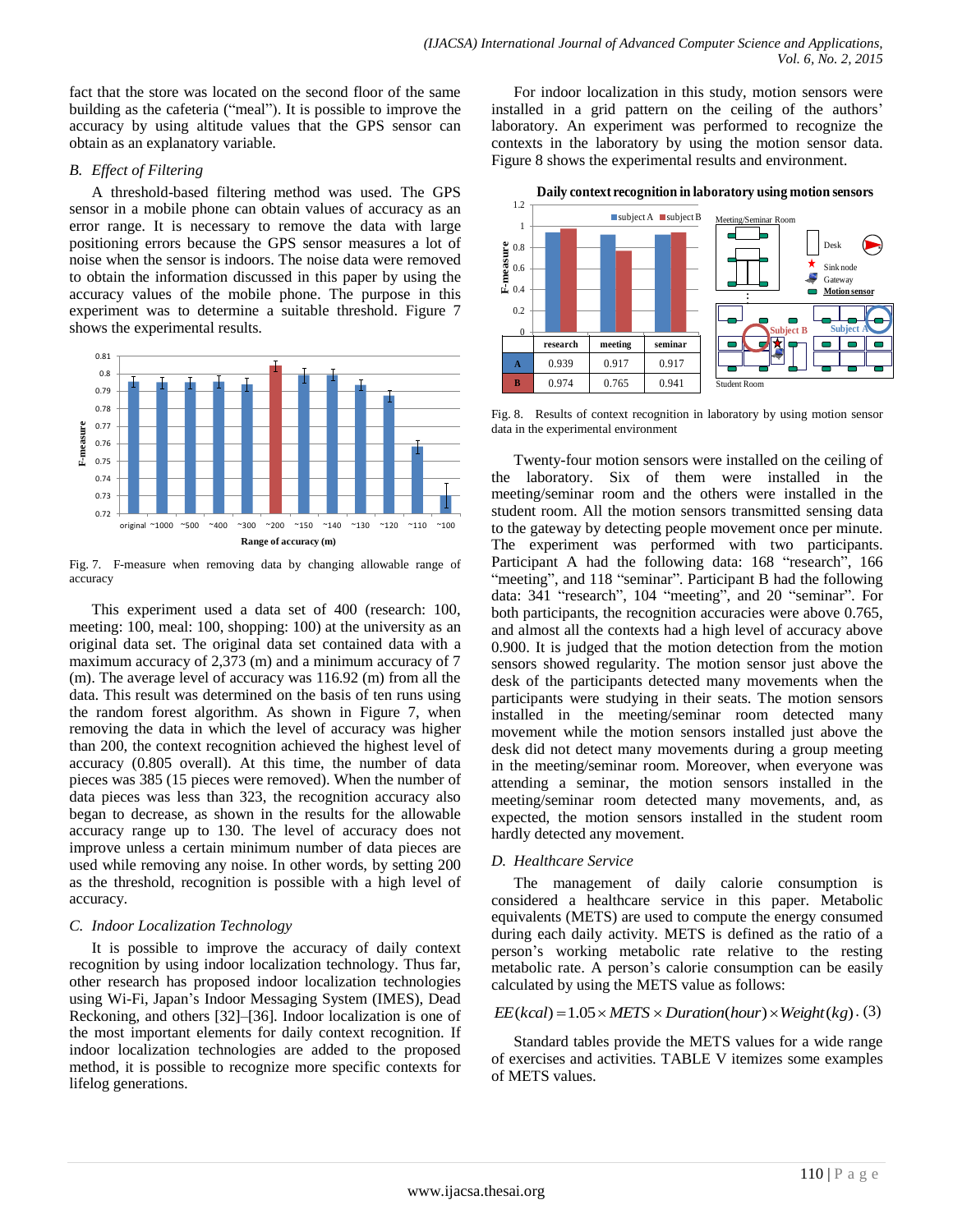| TABLE V. METS EXAMPLES                                                                        |             |
|-----------------------------------------------------------------------------------------------|-------------|
| <b>Examples</b>                                                                               | <b>METS</b> |
| driving a car, sitting - light office work (research),<br>sitting - meeting, sitting - eating | 1.5         |
| eating - talking, walking - less than 2.0 mph                                                 | 2.0         |
| riding a scooter, stretching                                                                  | 2.5         |
| walking - 2.5 mph, weight lifting                                                             | 3.0         |
| walking - 5.0 mph, carrying heavy loads                                                       | 8.0         |

As shown in TABLE V, METS values can vary. For example, the METS values for walking depend on the speed. Since the proposed method can calculate the speed from the GPS data, it is possible to closely calculate calorie consumption.

Appropriate recommendations are needed to improve a person's lifestyle for the prevention of lifestyle-related diseases. This paper describes some of the following examples of recommendations.

- If eating a meal is recognized as occurring at an irregular time or not taken three times a day, the user is advised to have a regular eating habit.
- If riding a scooter is recognized for a short duration many times in a week, the user is advised to walk once in a while.
- $\checkmark$  If the expenditure of calories is low for a week, the user is advised to spend more time doing exercises such as stretching and playing sports.
- $\checkmark$  If the user is found performing research while seated in a chair for a long time, the user is advised to stand up, walk around and possibly do some light shopping.

It is possible to generate high-quality lifelogs by recognizing the specific contexts in a person's daily life. Several healthcare services can be created by using the lifelogs, enabling people to improve their lifestyles and prevent lifestyle-related diseases.

## *E. Discussions*

With this research, we are interested in context tracking as a simple way to track people's activities, rather than describing and characterizing the taxonomy for a lifelog. Other studies have considered context estimation of daily life by using multiple sensor devices [1], but our originality is our measurement of several variables for daily context recognition by using a commercial device.

The precision of a general-purpose mobile phone for collecting information is often less than that of specialized wearable sensors. However, our estimation technique works well with mobile phone systems, and our advantage is that the mobile phone allows the collecting of daily life data in a way that is simpler than with wearable sensors. This could be an important achievement in the field of consumer electronics.

# V. CONCLUSION

This paper described in detail the proposed method of daily context recognition for lifelog generation to prevent lifestylerelated diseases. The proposed method enables the recognition of several user contexts by using machine learning on GPS data from smartphones. We found that the optimal explanatory variables depend on the types of contexts recognized. Most contexts can be recognized by the random forest algorithm with high accuracy. The experimental results demonstrate that it is possible to improve the recognition accuracy by using threshold-based filtering and indoor localization technology. Moreover, lifelogs generated by using the proposed method can help adapt healthcare services in accordance with the user's location and context. In our future work, we will focus on adapting the proposed method for large-scale outdoor facilities by using social data as the explanatory variables. We also intend to consider a low-cost learning technique by taking a non-parametric approach to generalization. For creating context-aware services with consumer devices, we will strive for a well-balanced approach, so that individuals receiving input from these lifelogs do not find the process intrusive.

## **REFERENCES**

- [1] M. Ono, K. Nishimura, T. Tanikawa, and M. Hirose, "Neural Network Based Event Estimation on Lifelog from Various Sensors," IEEE 16th *International Conference on Virtual Systems and Multimedia (VSMM),*  pp. 84-87, 2010.
- [2] M. Abe, D. Fujioka, and H. Handa, "A Life Log Collecting System Supported by Smartphone to Model Higher-Level Human Behaviors," *2012 Sixth International Conference on Complex, Intelligent, and Software Intensive System (CISIS),* pp. 665-670, 2012.
- [3] D. Feldman, A. Sugaya, C. Sung, and D. Rus, "iDiary: From GPS Signals to a Text-Searchable Diary," 11th ACM Conference on *Embedded Networked Sensor System (SenSys),* Article No. 6, 2013.
- [4] World Health Organization, *WORLD HEALTH STATISTICS 2012,* pp. 34-37, 2012.
- [5] G. Tanaka, and H. Mineno, "A Method of Estimating Outdoor Situation for Lifelog Generation," 2nd IEEE Global Conference on Consumer *Electronics (GCCE2013),* pp. 361-362, 2013.
- [6] O. D. Lara, and M. A. Labrador, "A Mobile Platform for Real-time Human Activity Recognition," IEEE Consumer Communications and *Networking Conference (CCNC),* pp. 667-671, 2012.
- [7] J. B. Gomes, S. Krishnaswamy, M. M. Gaber, P. A. C. Sousa, and E. Menasalvas, "MARS: A Personalised Mobile Activity Recognition System,‖ *IEEE 13th International Conference on Mobile Data Management (MDM),* pp. 316-319, 2012.
- [8] J. R. Kwapisz, G. M. Weiss, and S. A. Moore, "Activity Recognition using Cell Phone Accelerometers," *ACM SIGKDD Explorations Newsletter,* 12(2**)**, pp. 74-82, 2010.
- [9] Y. Hattori, S. Inoue, and G. Hirakawa, "A Large Scale Gathering System for Activity Data with Mobile Sensors," 15th IEEE Annual *International Symposium on Wearable Computers (ISWC),* pp. 97-100, 2011.
- [10] T. Maekawa, and S. Watanabe, "Unsupervised Activity Recognition with User's Physical Characteristics Data," 15th IEEE Annual *International Symposium on Wearable Computers (ISWC),* pp. 89-96, 2011.
- [11] H. Martin, A. M. Bernardos, J. Iglesias, and J. R. Casar, "Activity logging using lightweight classification techniques in mobile devices, *Personal and Ubiquitous Computing,* vol. 17, no. 4, pp. 675-695, 2013.
- [12] K. Cho, N. Iketani, H. Setoguchi, and M. Hattori, "Human Activity Recognizer for Mobile Devices with Multiple Sensors," Symposia and *Workshop on Ubiquitous, Autonomic and Trusted Computing (UIC-ATC),* pp. 114-119, 2009.
- [13] R. Liu, T. Chen, and L. Huang, "Research on Human Activity Recognition Based on Active Learning," 9th International Conference *on Machine Learning and Cybernetics (ICMLC),* pp. 11-14, 2010.